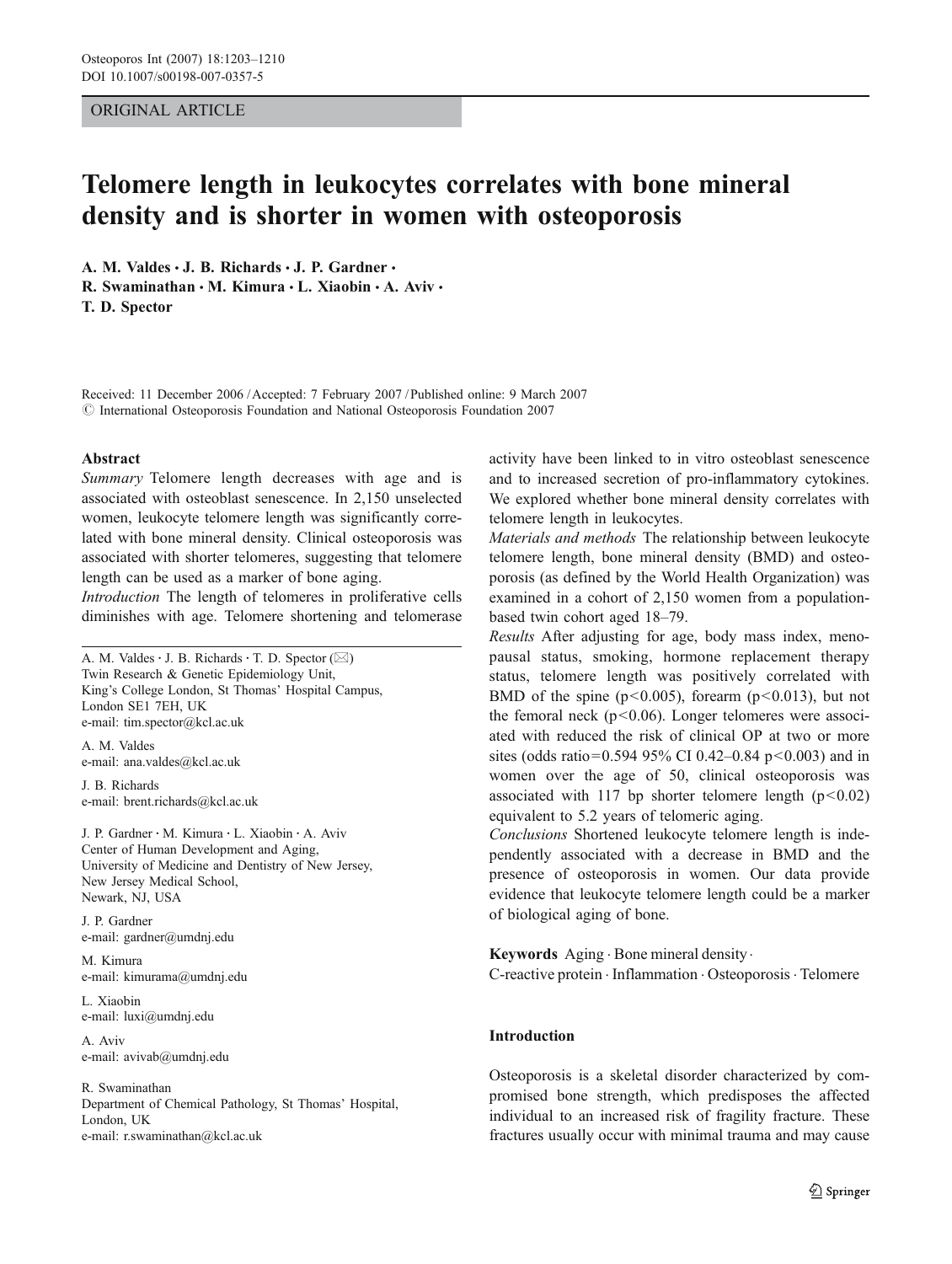prolonged suffering, incapacity, and premature mortality [\[1](#page-6-0)]. The fractures may be due to failure to achieve an adequate bone mass in early adulthood, loss of bone mass which accompanies age-related changes in bone architecture, or both [[2\]](#page-6-0).

Bone mass and susceptibility to osteoporotic fracture can be assessed by measurement of bone mineral density (BMD). A low BMD, estimated by dual-energy X-ray absorptiometry (DEXA), is known to be among the strongest risk factors for osteoporotic fracture [[3\]](#page-6-0).

With advancing age, a progressive loss of bone is observed [[4\]](#page-6-0). This bone loss results, at least in part, from inadequate bone formation by osteoblasts [[5\]](#page-6-0). Changes in either the replicative potential or the life span of osteoblasts may alter the rate of bone formation and osteoblast survival and these changes may influence the development of postmenopausal osteoporosis [[6\]](#page-6-0).

Human chromosomes terminate in telomeres, which protect chromosomes from degradation and end-to-end fusion [\[7\]](#page-6-0). Telomeres undergo erosion with each cycle of replication until the telomere reaches a critical length. At this stage a poorly understood signal triggers cessation of replication. Depending on the cell type, telomere shortening may trigger the loss of a cell's ability to replicate or lead to apoptosis [[7,](#page-6-0) [8\]](#page-6-0).

Apart from the number of cell replication cycles, other factors such as oxidative stress contribute to telomere shortening in a way not strictly dependent on the number of cell divisions [[9\]](#page-6-0). Other DNA damaging agents, including alkylation or ultraviolet (UV) irradiation are also known to accelerate telomere attrition. In dividing somatic cells, although there is wide individual variation, older adults on average have shorter telomeres than younger adults with an extrapolated rate of decrease of 20–40 bp/year [\[10](#page-6-0)–[12\]](#page-6-0). The inflammatory system appears to be an important mediator of both telomere length and bone density. Immune system activity is in fact directly linked to bone biology, both through the production of pro-inflammatory cytokines, which are higher in women with osteoporotic fractures [\[13\]](#page-6-0) and through the secretion of receptor activator of nuclear factor-kappaB ligand (RANKL), one of the central regulators of bone resorption [[14\]](#page-6-0). Indeed, in mice lacking T-cells, ovariectomy does not lead to bone loss [\[15](#page-6-0)], while inhibition of the pro-inflammatory cytokine, tumor necrosis factor-α (TNF- $\alpha$ ) also completely prevents ovariectomy-associated bone loss in mice [[16](#page-6-0)], indicating that TNF- $\alpha$  may be involved in menopause-associated bone loss. Similarly, leukocyte telomere length may also be affected by exposure to inflammatory cytokines as  $TNF-\alpha$  is able to directly inhibit the telomere lengthening enzyme, telomerase [[17\]](#page-6-0).

Telomeres are also shorter in several age-related conditions, including essential hypertension and atherosclerosis [\[11](#page-6-0), [18](#page-6-0)–[20\]](#page-6-0). Correlations between short telomeres in

lymphocytes and the incidence of vascular dementia [\[9](#page-6-0)] and Alzheimer's disease [[8\]](#page-6-0) have also been reported.

Aging is known to be associated with various declines in osteoblast characteristics, such as cell growth, the mitogenic responsiveness to hormones and growth factors, and the secretion of osteoblastic markers [[21\]](#page-6-0). Human osteoblasts ectopically expressing telomerase reverse transcriptase (hTERT), exhibit specific survival advantages by sustaining their replicative potential and maintaining the phenotypic and functional properties of primary osteoblasts in vitro [\[22](#page-6-0)]. Further, transfecting hTERT into pre-senescent human (in vitro aged) osteoblasts prevents bone loss when they are grafted into mice [[23\]](#page-6-0).

Based on such data we hypothesized that telomere length may be associated with bone mineral density in vivo. Given that the relationship between osteoblast telomere length and BMD cannot be explored in large-scale studies in humans and the fact that white blood cell telomere length can reflect T-cell telomere length, we examined the association between telomere length in leukocytes (an abundant replicating tissue), BMD and osteoporosis (OP) in a population-based sample. Finally, we assessed whether systemic inflammation may modify this relationship.

## Materials and methods

Study participants Twins were identified from the St. Thomas' UK adult twin registry (TwinsUK) and were invited to participate in the study. Female twin pairs were 18–80 years of age and were measured for an extensive range of clinical phenotypes related to cardiovascular disease, obesity, diabetes, and osteoporosis. Here we report only the data relevant to the study of BMD. Both twins attended the clinic together for the collection of clinical data, which included age, height, and weight. Measurement of anterior-posterior projection of lumbar spine (L1-4), hip (femoral neck and forearm BMD was made using DEXA (QDR 2000W, Hologic), as described elsewhere [\[24](#page-6-0)]. General medical, gynecological, and lifestyle questionnaires were completed at interview. All women provided informed consent approved by the St. Thomas' Hospital Research Ethics Committee. Clinical osteoporosis was defined using WHO criteria of a DXA T-score of T-score ≤−2.5 at three separate anatomical sites: total spine, femoral neck and forearm. We also calculated the number of sites (0–3) at which an individual was affected by clinical osteoporosis [[25\]](#page-7-0). Individuals who reported being on bisphosphonates were not included in the present study. Current physical activity during leisure time was recorded on a 4 point scale; 1=inactive, 2=light, 3=moderate and 4=heavy. This classification system was significantly corre-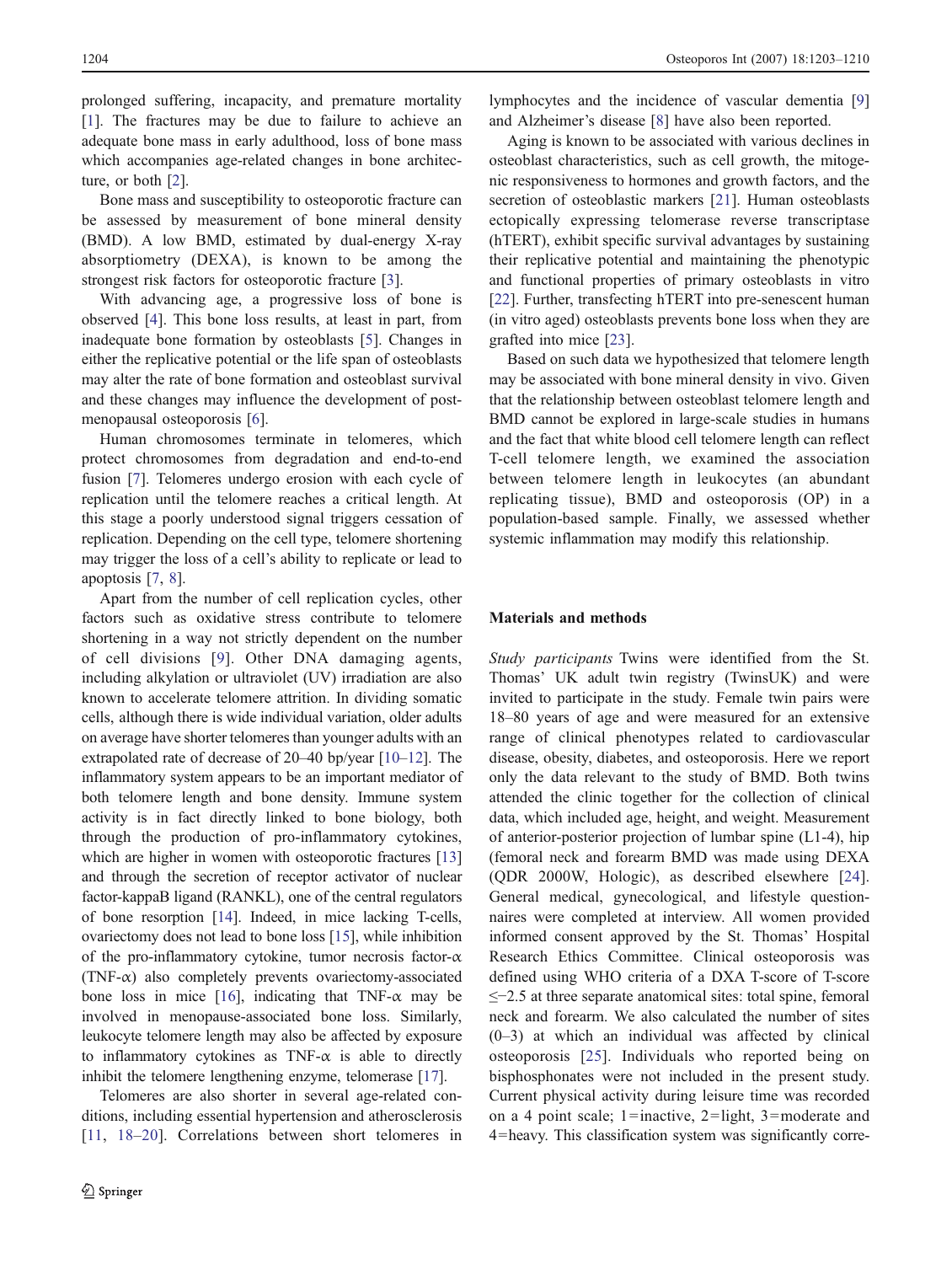lated with more detailed activity assessments reported in previous exercise research on a subset of these individuals several years earlier based on the Allied Dunbar Health Survey [\[26](#page-7-0)].

Telomere length measurement A venous blood sample was taken after an overnight fast and the mean leukocyte terminal restriction fragment (TRF) length was measured using the southern blot method as previously described [\[11\]](#page-6-0). Each DNA sample was resolved in duplicate (on different gels). If the difference between the duplicates was > 5%, a third measurement was performed and the mean of two results < 5% apart is taken. The coefficient of variation of the telomere terminal restriction fragment length (TRFL) assay in this study was 0.92%.

Other Laboratory Measures Urine deoxypyridinoline (DPD), corrected for creatinine, was measured using reversed-phase high performance liquid chromatography as described elsewhere [\[27](#page-7-0)]. Urine samples were collected as the second voided sample after an overnight fast and stored at −45°C until assayed. Bone specific alkaline phosphatase (BSAP) was measured using reagents from Quidel Co(Metra-BAP; Quidel Co., San Diego, CA). In this assay BSAP is captured by monoclonal antibody coated on a microtitre plate and the enzyme activity is then measured using p-notrophenyl phosphate as substrate. Lower detection limit of the assay is 0.7 u/L and the precision of the assay at BSAP value of 12 U/L was 5.2%. Sensitive Creactive protein (CRP) assays were performed by an ELISA method, which has a lower detection limit of 0.15 mg/L and a coefficient of variation of 8.7% at 0.5 mg/L.

Statistical methods In this cohort we have already seen that age, body mass index (BMI), and smoking status (never smokers, ex-smokers and current smokers) influence telomere length [[10\]](#page-6-0) so, they were included as covariates. In addition, although hormone replacement therapy status (never use, previous or current use of HRT) is not associated with telomere length it is associated with all the bone-related measurements in this study (BMD, bone markers, osteoporosis) so it was consistently included as a covariate. Menopausal status was not associated with telomere length after adjusting for the other covariates but it affected the bone related measurements so it was also included as a covariate. Bone turnover markers (BSAP and DPD) and CRP levels were log transformed for all analyses although the natural scale value is shown in some plots.

Telomere length was regressed on age, BMI, smoking history and HRT and menopausal status and the Pearson's correlation coefficients between the multiply-adjusted TRFL and all bone-specific parameters were then computed. Linear regression techniques were used to assess the statistical significance of the correlations. Because twin-pair data are not independent observations, we examined the correlation between TRFL vs. the various factors using a linear mixed effects model which included twin pair of origin as a random effect and all other dependent variables as fixed effects. Multivariate analyses of variance were used to compare the characteristics (telomere length or CRP levels) of women with OP at one or more sites and without osteoporosis. A logistic regression model was performed to assess the effect of predictor variables on risk of OP where the outcome variable was either presence of OP at any site or OP at two or more anatomical sites and the predictor variables were serum CRP and telomere length including the covariates (age, BMI, HRT, smoking and menopausal status). S-Plus 6.0 (Insightful Corp, Seattle WA) software was used.

#### Results

The descriptive statistics of the study participants are presented in Table [1](#page-3-0). Approximately one-half of study women were post-menopausal and one-third of these postmenopausal subjects (17% overall) were, or had been, on hormone replacement therapy or estrogens (HRT) at some point in time. Telomere length was strongly associated with age (Pearson's correlation coefficient r=0.4241)  $p=2\times10^{-91}$ ). In this cohort the average extrapolated telomere erosion rate was 22.4 bp/year (standard error 1.1 bp) and appears to be constant with age, with no significant difference in rates of loss between various age ranges (not shown).

Without adjusting for age or any other covariates, significant positive correlations between bone mineral density at all three sites telomere length were observed as follows: lumbar spine (r=0.1448 p <1 × 10<sup>-8</sup>), forearm (r=0.1667  $p < 2 \times 10^{-9}$  and femoral neck (r=0.1789 p  $< 2 \times 10^{-10}$ ).

The correlation remained statistically significant ( $p$ < 0.05) at two of the sites, but not at femoral neck ( $p$ <0.052), after adjusting for age, BMI, smoking, menopausal and HRT status (Table [2\)](#page-3-0) although the proportion of the variance in adjusted TRFL accounted for by BMD was small. The significance and magnitude of these correlations were not affected when levels of physical activity were included in the model (data not shown). Telomere length was also negatively correlated with the number of sites with osteoporosis  $p < 0.0142$  (Table [2\)](#page-3-0), but the association with presence/absence of OP did not reach statistical significance ( $p$ <0.07, Table [2\)](#page-3-0).

We examined the association between telomere length and two biochemical markers of bone turnover: serum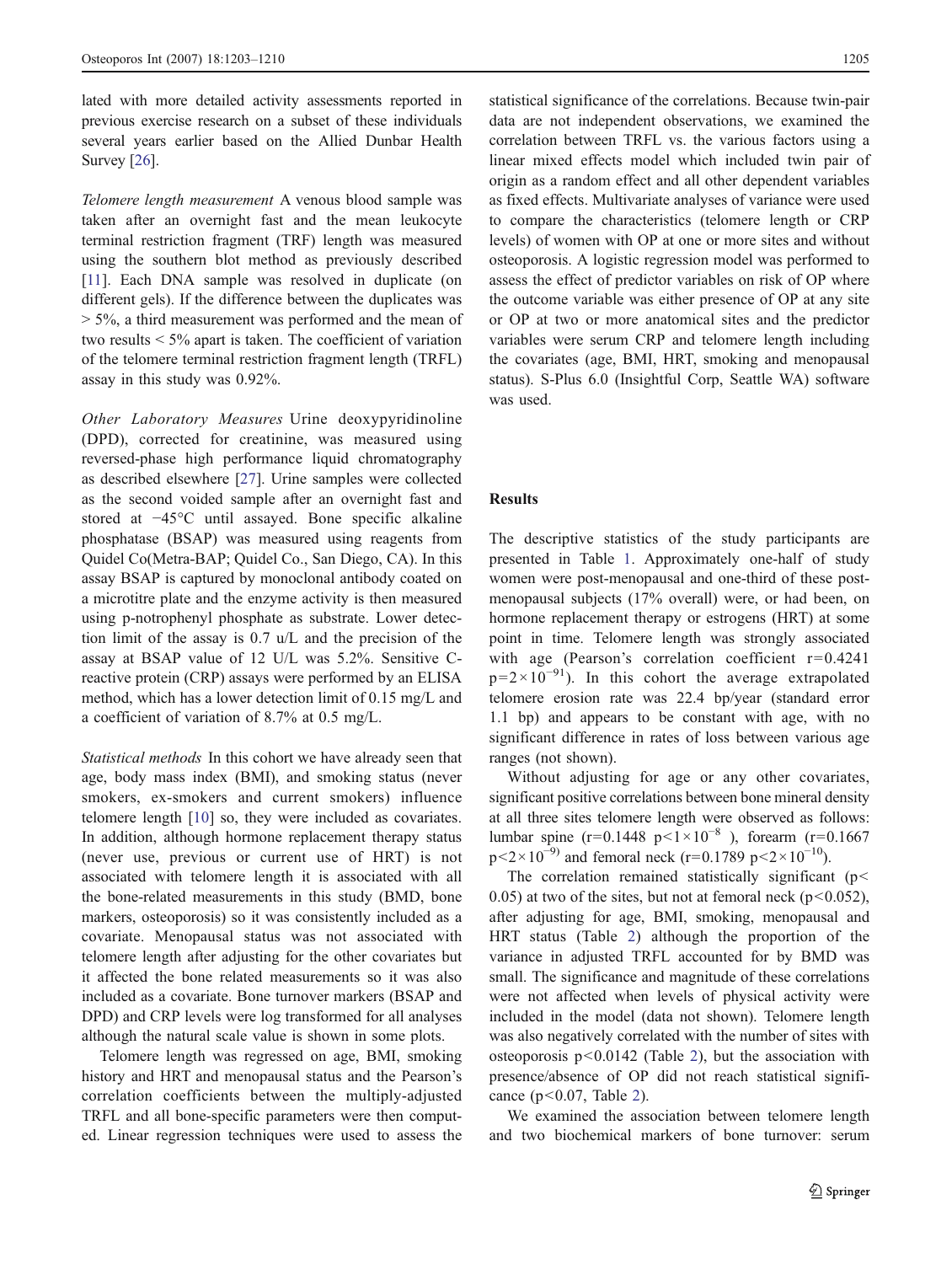<span id="page-3-0"></span>

| <b>Table 1</b> Descriptive statistics<br>of study cohort                                                                             | Trait                                                     | Mean or<br>percent | SD.   | (n with<br>data) | % Osteoporosis<br>(1) |
|--------------------------------------------------------------------------------------------------------------------------------------|-----------------------------------------------------------|--------------------|-------|------------------|-----------------------|
|                                                                                                                                      | Age (years)                                               | 48.28              | 12.94 |                  |                       |
|                                                                                                                                      | TRFL (kb)                                                 | 7.09               | 0.70  |                  |                       |
|                                                                                                                                      | BMI $(kg/m2)$                                             | 24.85              | 4.52  |                  |                       |
|                                                                                                                                      | $CRP$ (mg/L)                                              | 3.20               | 6.61  | (1270)           |                       |
|                                                                                                                                      | DPD (nmol/mmol creatinine)                                | 5.38               | 2.04  | (1462)           |                       |
|                                                                                                                                      | BSAP (U/L)                                                | 19.8               | 14.8  | (1454)           |                       |
|                                                                                                                                      | Forearm BMD $(g/cm^2)$                                    | 0.554              | 0.058 | (1943)           | $4.4\%$               |
|                                                                                                                                      | Neck of femur BMD $(g/cm^2)$                              | 0.808              | 0.127 | (2150)           | $7.2\%$               |
|                                                                                                                                      | Spine total $BMD(g/cm2)$                                  | 0.994              | 0.145 | (2126)           | $7.5\%$               |
| $(1)$ Clinical osteoporosis was<br>defined using WHO criteria of<br>a DXA T-score of $\le$ -2.5 at<br>each of three anatomical sites | Osteoporosis in at least one of three<br>anatomical sites | 13.03%             |       | (2150)           |                       |
|                                                                                                                                      | HRT ever $\%$                                             | 17.9%              |       | (2150)           |                       |
|                                                                                                                                      | Cigarette smoker, ever $\%$                               | 34.6%              |       | (2150)           |                       |
| (forearm, neck of femur, total)<br>spine).                                                                                           | Post-menopausal %                                         | 47.9%              |       | (2150)           |                       |

bone-specific alkaline phosphatase (BSAP) and urine deoxypyridinoline (DPD) corrected for creatinine. After adjusting for all covariates, both log-transformed markers were positively correlated with the presence of clinical osteoporosis ( $r=0.0748$  p<0.0024 for BSAP and  $r=0.1104$  $p$ <4×10<sup>-5</sup> for DPD). Bone mineral density at all three sites was negatively correlated with levels of these markers as

Table 2 Correlation between telomere length and bone-related traits: bone mineral density (BMD) at three sites (forearm, femoral neck, spine), number of sites with osteoporosis, presence of osteoporosisserum bone specific alkaline phosphatase (BSAP) and urine DPD concentrations

|                         | Correlation with leukocyte telomere<br>length |                                       |  |  |
|-------------------------|-----------------------------------------------|---------------------------------------|--|--|
| Trait                   | A11<br>$N \leq 2150$                          | Adjusted for CRP<br>$N = 1270$        |  |  |
| Forearm BMD             | $r=+0.0539$<br>(p<0.0127)                     | $r = +0.0529$<br>(p<0.0581)           |  |  |
| Femoral neck BMD        | $r = +0.0400$<br>(p<0.0517)                   | $r = +0.0141$<br>(p<0.55)             |  |  |
| Spine BMD               | $r = +0.0583$<br>(p<0.0050)                   | $r = +0.0640$<br>(p<0.0166)           |  |  |
| Number of sites with OP | $r = -0.0520$<br>(p<0.0142)                   | $r = -0.0600$<br>(p<0.0277)           |  |  |
| OP affected/unaffected  | $r=-0.0387$                                   | $r = -0.0529$<br>(p<0.0467)           |  |  |
| Log BSAP                | (p<0.0678)<br>$r = -0.0721$                   | $r = -0.0648$                         |  |  |
| Log DPD                 | (p<0.0033)<br>$r=-0.0401$<br>(p<0.22)         | (p<0.0386)<br>$r=-0.0436$<br>(p<0.18) |  |  |

The Pearson's correlation coefficient between bone biology traits and leukocyte telomere length (adjusted for age, BMI, smoking history, menopausal status and HRT status) and the p-value for the robust linear regression are shown. For the subset with information on serum CRP levels the correlation and p-value also adjusted for log (CRP) are shown.

follows: spine (BSAP r=−1435 p <6  $\times$ 10<sup>-9</sup>; DPD r= −0.1484 p<3×10−<sup>8</sup> ), femoral neck (BSAP r=−0.080 p< 0.002; DPD r=−0.116 p <  $2 \times 10^{-5}$ ) and forearm (BSAP r=  $-0.096$  p<0.0002; DPD r= $-0.178$  p<3 × 10<sup>-10</sup>). BSAP was also significantly associated with leukocyte telomere length  $(p<0.004$ , Table 2), but no association was seen between telomere length and urine DPD (Table 2).

We then investigated if levels of systemic inflammation, as measured by c-reactive protein (CRP) [[28\]](#page-7-0) could modify the relationship between BMD and telomere length, given that pro-inflammatory cytokines have been shown to decrease telomere length and BMD. We found that serum CRP levels (log transformed) were negatively correlated with telomere length, after adjusting for age, smoking status and BMI and non-independence between twins, (Pearson's correlation coefficient r=−0.077, p<0.019 ; Fig. [1a](#page-4-0)). In addition serum CRP levels were also associated with osteoporosis: women with OP at two or more sites had 61% higher CRP levels than women with no OP. The pvalue for the linear trend of the relationship between CRP the number of sites with osteoporosis in the log scale (after adjusting for age, BMI and non-independence between twins) was 0.045 (Fig. [1b](#page-4-0)).

We hypothesized that, if inflammation is a common mechanism between leukocyte telomere shortening and osteoporosis, the association between telomere length and bone-related traits could be explained to a certain extent by serum CRP levels. We computed the correlation between telomere length- adjusted for log(CRP), age, BMI, HRT and smoking status- and BMD, number of sites with OP and markers of bone remodelling. We note that for most traits size of the sample with CRP levels was 60% less than the one available for the full set. However the correlations with serum BSAP, spine BMD and number of sites with OP remained statistically significant after adjusting for CRP. The correlation with forearm BMD was no longer statisti-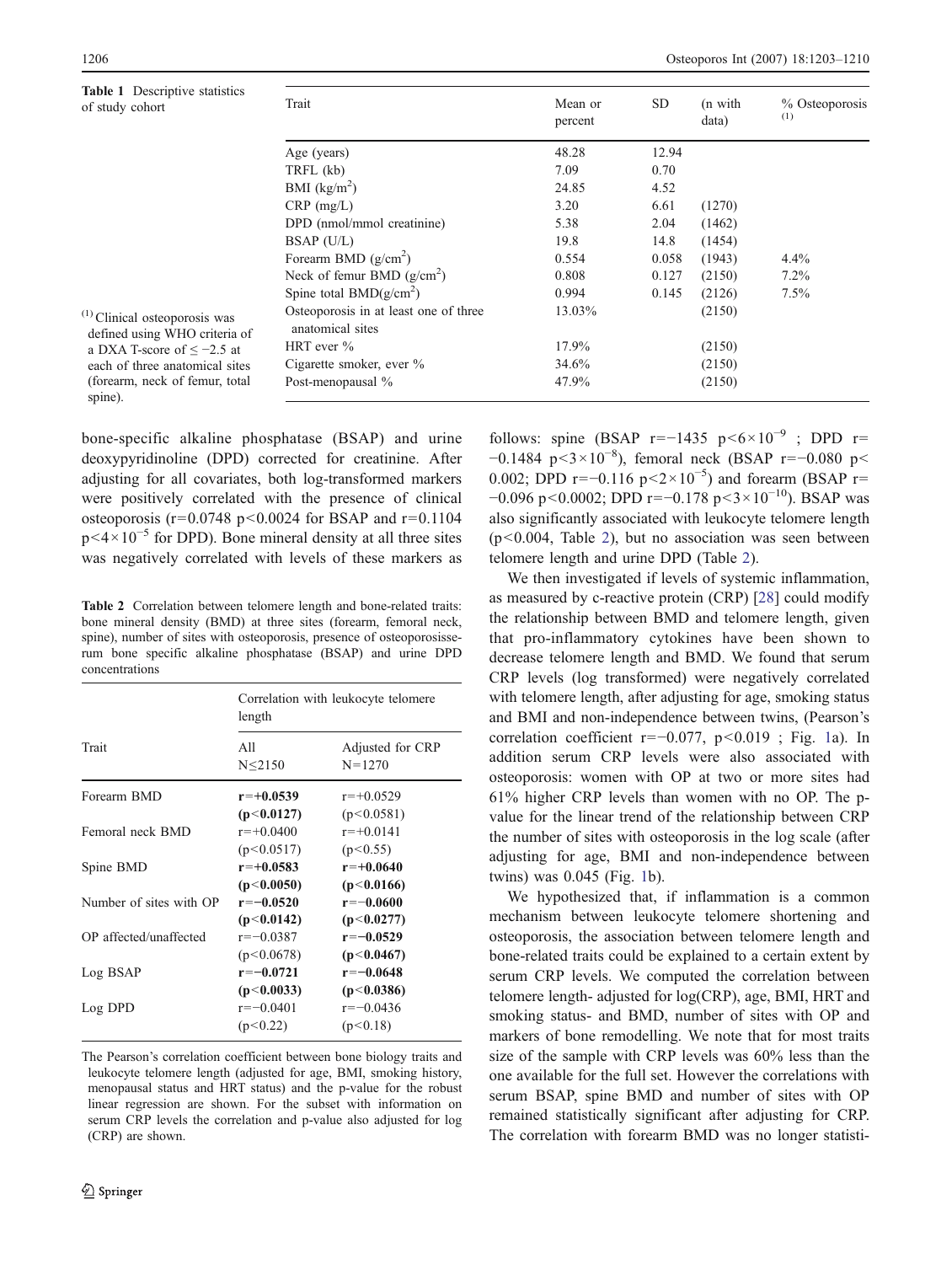

<span id="page-4-0"></span>

Fig. 1 (a) Correlation between telomere restriction fragment (TRF) length and serum C-reactive protein (CRP) unadjusted for age or other covariates. (b) serum CRP levels among healthy women and women with clinical osteoporosis at one and two or more sites. Means and standard errors are adjusted for age, smoking status, body mass index, HRT and menopausal status

cally significant  $(p<0.058)$  but the magnitude of the correlation was very similar to the one without adjustment suggesting that the smaller sample size might explain this observation. Thus, the correlations observed between telomere length and BMD, serum BSAP, and OP cannot be accounted for by low grade inflammation as measured by CRP levels. Moreover, the presence or absence of OP at any site was significantly associated with telomere length once we adjusted for CRP ( $p<0.05$  Table [2](#page-3-0)).

We investigated if telomere length influenced the risk of clinical osteoporosis, and if so whether the association was dependent on inflammation. We calculated by logistic

regression the effect of telomere length on the risk of OP. The odds ratio for TRFL on presence of OP was 0.795 (95% CI 0.63–1.01  $p<0.061$ ). The odds ratio if healthy women were compared to women with OP at two or more anatomical sites was 0.594 (95% CI 0.42–0.84 p < 0.003) so that for each kilobase of longer telomeres a woman had >40% lower odds of having OP at two or more sites. Adjusting for CRP resulted in an OR=0.743 (95% CI 0.54– 1.02 p < 0.068) for OP and 0.522 (95% CI 0.33–0.82 p < 0.005) for OP at two or more sites.

A comparison of the age-adjusted TRFL between women unaffected by OP at any of the three sites, with those affected revealed that women with OP at two or more sites had 206 bp shorter TRFL than unaffected women (Fig. 2a; p<0.0034). The difference of women affected by OP at any site and healthy women was 83 bp ( $p < 0.068$  n.s.)

Because most of the women in our sample with OP were post-menopausal, we assessed whether the above results



Fig. 2 Telomere restriction fragment (TRF) length among healthy women and women with clinical osteoporosis at one and two or more sites, (a) all women (b) women aged 50 and older. Means and standard errors are adjusted for age, smoking status, body mass index, HRT and menopausal status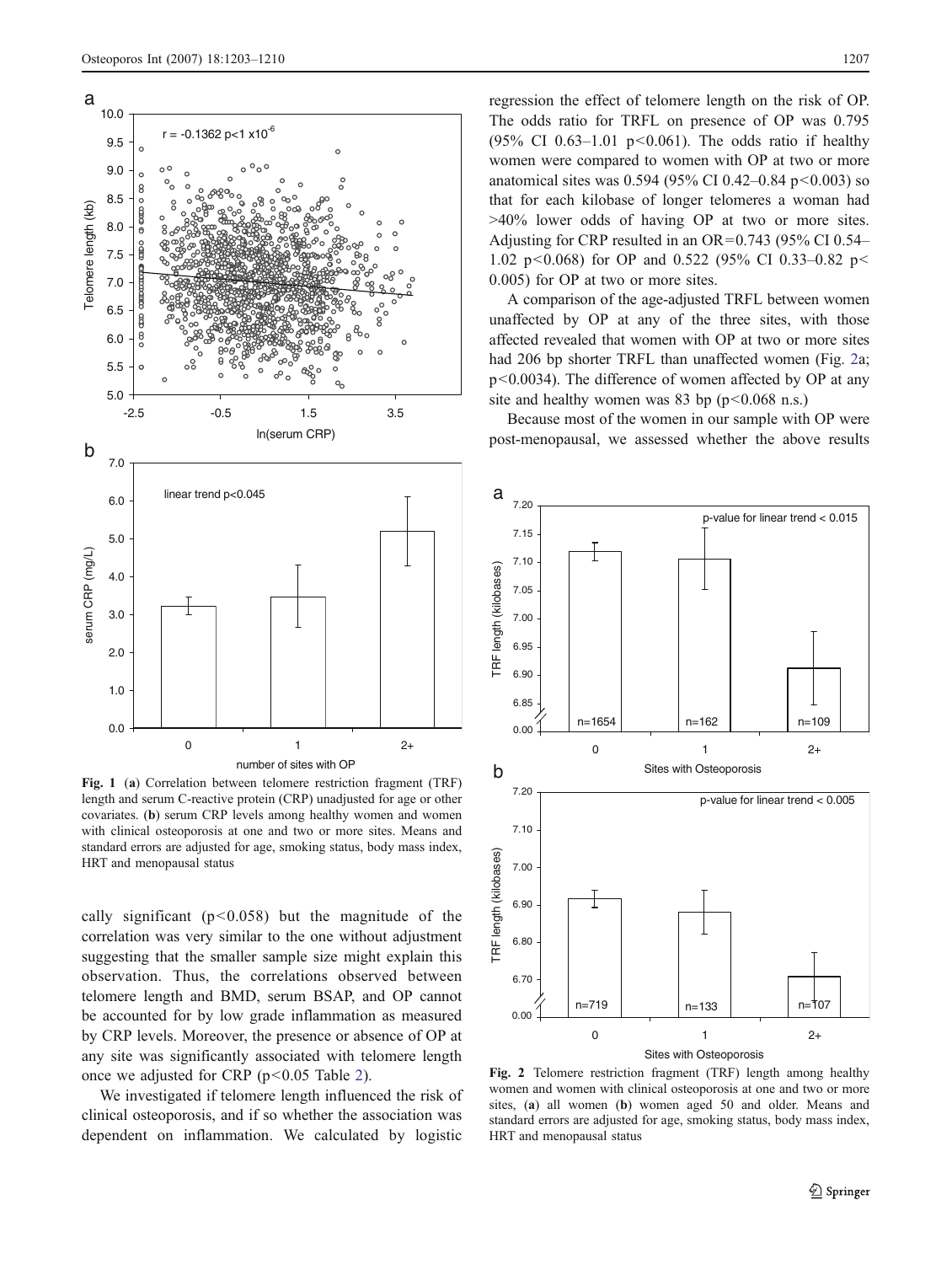were valid among women aged 50 and older. In this clinically relevant subset a linear trend between OP at 0, 1 and 2 or more sites (femoral neck, total spine and forearm) was also observed (Fig. [2](#page-4-0)b). The difference between women with no OP and those with OP at two or more sites was the same  $(207$  bp  $p < 0.0048$ ) but the difference between women affected by OP at one or more sites and healthy women was 117 bp  $(p<0.017)$ . Based on the extrapolated yearly rate of telomeric attrition after adjusting for all confounding variables, in telomeric year equivalence, women with OP had an extrapolated telomeric age 5.2 years older than their age matched peers.

Finally, we explored if a subgroup analysis of discordant twins supported the above results. In the current set there were 123 twin pairs where one twin was unaffected and the other had OP at one or more sites. The twin with OP was found to have on average 79.4 bp shorter telomeres than her healthy twin  $(6.86 \pm 0.06 \text{ vs } 6.94 \pm 0.06, \text{ p} < 0.08)$ . Although this difference did not achieve statistical significance, the results are consistent with the observation that osteoporosis is associated with shorter leukocyte telomere length after additional stratification for genetic factors.

## Discussion

In this study we found a significant or nearly significant correlation between bone mineral density in women at three anatomical sites (neck of femur, spine and forearm) and leukocyte telomere length. The correlation with femoral neck BMD with telomere length than is BMD was weaker than those with lumbar spine or radius. This could explained by the femoral neck's smaller area and hence in this sense represent a slightly less robust measurement. Although these correlations were modest, they were similar in magnitude to the correlations between markers of bone turnover (DPD and BSAP) and BMD. We also observed that after adjusting for various confounders women with OP at two or more sites had significantly shorter telomeres than healthy women of the same age. The association between telomere length and OP was stronger among women aged over 50; therefore, it is unlikely that our results could have been confounded by the wide age range of the sample. The fact that twins with no OP had on average longer telomeres than their OP affected co-twins gives further support to this observation.

Our results partly concur with recent data in 84 elderly healthy males with forearm BMD data, which showed that shorter telomere length correlated with longitudinal forearm bone loss [[29\]](#page-7-0). The authors found no effect with baseline BMD, although the sample size might have prevented the authors from detecting an association with cross-sectional data [\[30](#page-7-0)]. Our data are in disagreement with a previous study [[31\]](#page-7-0) which found no difference in leukocyte telomere length between controls and patients with osteoporosis. However, the study sample was less than 30 individuals suggesting that lack of statistical power might have produced that result.

We also found using serum CRP as a surrogate for inflammation, that the presence of some inflammation was associated with shorter telomeres, and that shortened telomere length was also associated with increased CRP levels. These results appear consistent with the hypothesis that inflammation is associated with both the pathogenesis of osteoporosis and telomere shortening. Shorter telomeres are associated with pronounced inflammation in specific organs [[32](#page-7-0)] and in our data shorter telomeres are associated with higher serum levels of CRP. Among patients suffering with rheumatoid arthritis, BMD has been reported to be significantly and negatively correlated with serum CRP levels [[33\]](#page-7-0). Adjusting for CRP serum levels, however, did not remove the association of telomere length with spine BMD, sites with OP, and serum BSAP.

Oxidative stress enhances telomere erosion [\[9](#page-6-0)] at each replication cycle. Leukocyte telomere length might hence register, at least in part, the cumulative burden of inflammation and oxidative stress during the individual's lifetime. Both processes have been implicated in BMD loss. For instance, plasma levels of antioxidant vitamins C, E, and A and the enzymatic activities of superoxide dismutase in plasma and erythrocytes and of glutathione peroxidase are markedly decreased in women with OP compared with controls [[34\]](#page-7-0). Further, there is substantial evidence that bone remodeling is influenced by subtle changes in proinflammatory and inhibitory cytokines [\[35\]](#page-7-0). Emerging clinical and molecular data suggest that inflammation exerts significant influence on bone turnover, inducing OP [[23\]](#page-6-0). Thus it is possible that telomere length and BMD are correlated because both reflect oxidative stress and inflammation. Some of our results point to a possible link between inflammation, telomere length and bone mineral density. This observation could be explained by data showing that specific T-cell populations which appear to have entered replicative senescence and have shorter telomeres produce higher amounts of pro-inflammatory cytokines including RANKL and are associated with OP [\[35](#page-7-0)]. However the relationship between OP and TRFL does not appear to be directly influenced by low grade inflammation.

A rate of TRF shortening was about 100 bp per population doubling has been reported in osteoblasts and cells from osteoporotic bone have been shown in vitro to have reduced proliferative capacity and characteristics of senescent cells [[31\]](#page-7-0). Although there are no data in humans directly correlating osteoblast and leukocyte telomere length, telomere length is partially synchronized in adults [\[36,](#page-7-0) [37\]](#page-7-0) and some authors have suggested that TRF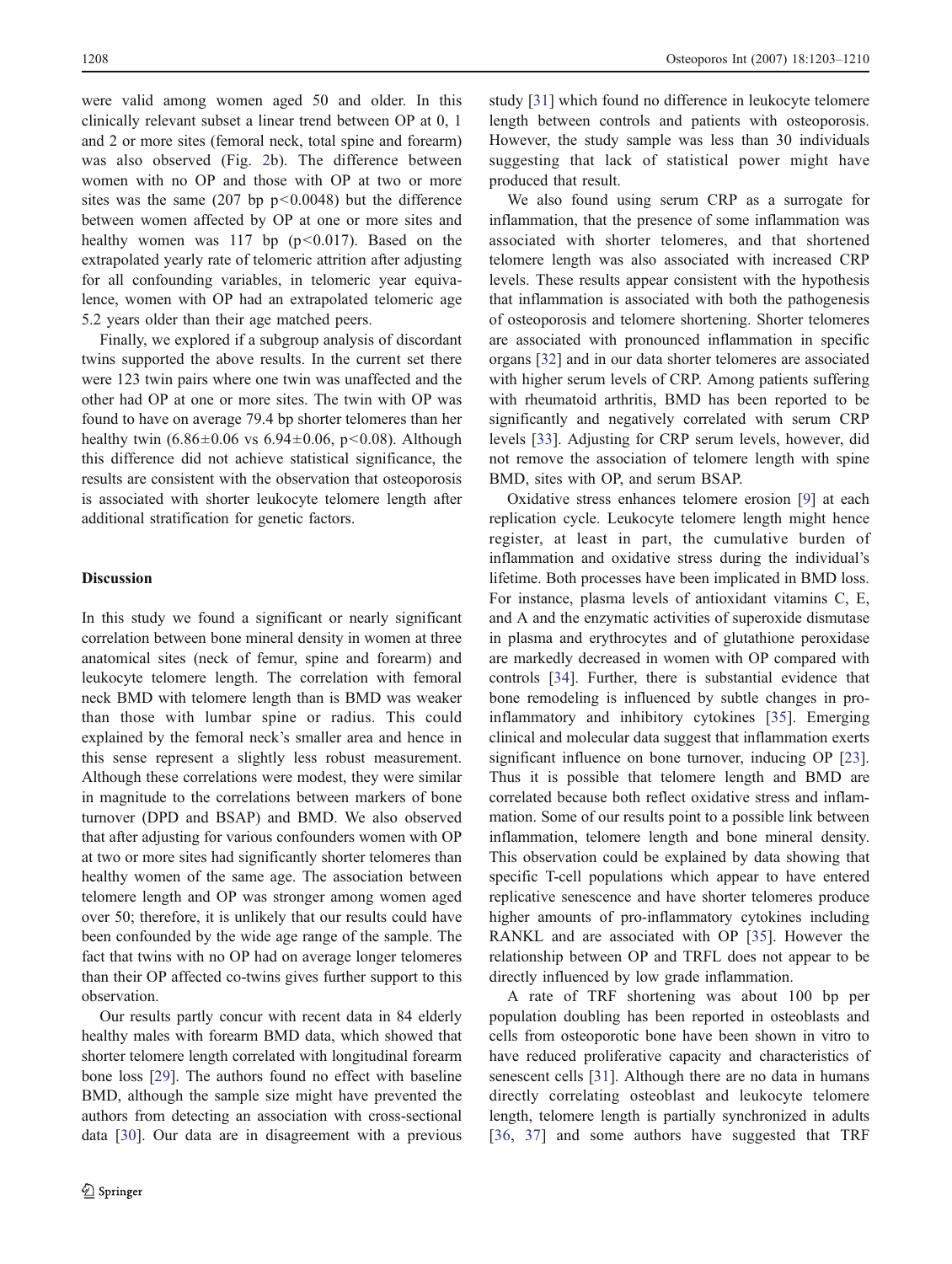<span id="page-6-0"></span>measurement in blood cells could serve as a surrogate parameter for the relative telomere length in other tissues such as skin and synoviocytes [[37\]](#page-7-0). Thus it is likely that there could also be a correlation between the results seen in the leukocytes and specialized tissues such as bone.

We note potential limitations in the current study. The sample consisted of twins rather than singletons. Yet, a previous study has shown that the participants of the TwinsUK cohort are comparable to age-matched population singletons in terms of disease-related and lifestyle characteristics, including BMD [\[38](#page-7-0)]. Twins are also related, which could bias the levels of significance, but we have adjusted for this using robust regression methods. Another limitation is that CRP was measured at a single time point so it may not necessarily represent cumulative inflammation whereas telomere length is likely to reflect the cumulative history of oxidative stress and inflammation. In addition we are unable with the present data to suggest a clear mechanism for the observed association. We have hypothesized there could be a correlation between leukocyte and osteoblast telomere length, but no longitudinal data on rates of erosion on these tissues exist, and the two may not be synchronized. Finally, the data shown here relate to bone mineral density which, although predictive of fracture risk, remains only a surrogate, and therefore our data do not necessarily imply an association between telomere length and risk of osteoporotic fractures.

In conclusion, we observed statistically significant correlations between age-adjusted telomere length and indices of OP in a large cohort of women. Further research is needed to test the causal pathways of these possible mechanisms and such studies could lead to advances in our understanding of OP and the aging processes of bone.

Acknowledgements This work was supported by grants from the following sources: the Wellcome Trust (AMV and TDS), National Institutes of Health grants AG021593 and AG020132 (AA, JPG, MK, XL), the Healthcare Foundation of New Jersey (AA, JPG, MK, XL), ECCEO/Amgen fellowship (JBR), Canadian Institutes for Health Research (JBR) and GenomEUtwin (JBR).

### References

- 1. Lane NE (2006) Epidemiology, etiology, and diagnosis of osteoporosis. Am J Obstet Gynecol 194(2 Suppl):S3–S11
- 2. Rodan GA, Raisz LG, Bilezikian JP (1996) Pathophysiology of osteoporosis. In: Bilezikian JP, Raisz LG, Rodan LG (eds) Principles of bone biology, 1st edn. Academic Press, San Diego, pp 979–990
- 3. Marshall D, Johnell O, Wedel H (1996) Meta-analysis of how well measures of bone mineral density predict occurrence of osteoporotic fractures. BMJ 312(7041):1254–1259
- 4. Manolagas SC, Jilka RL (1995) Mechanisms of disease: bone marrow, cytokines, and bone remodeling. Emerging insights into the pathophysiology of osteoporosis. N Engl J Med 332:305–311
- 5. Inoue K, Ohgushi H, Yoshikawa T, Okumura M, Sempuku T, Tamani S, Dohi Y (1997) The effect of aging on bone formation in porous hydroxyapatite: Biochemical and histological analysis. J Bone Miner Res 12:989–994
- 6. Garcia-Moreno C, Catalan MP, Ortiz A, Alvarez L, De la Piedra C (2004) Modulation of survival in osteoblasts from postmenopausal women. Bone 35(1):170–177
- 7. Blackburn EH (2000) Telomere states and cell fates. Nature 408:53–56
- 8. Browner WS, Kahn AJ, Ziv E, Reiner AP, Oshima J, Cawthon RM, Hsueh WC, Cummings SR (2004) The genetics of human longevity. Am J Med 117(11):851–860
- 9. Saretzki G, Von Zglinicki T (2002) Replicative ageing, telomeres, and oxidative stress. Ann NY Acad Sci 959:24–29
- 10. Valdes AM, Andrew T, Gardner JP, Kimura M, Oelsner E, Cherkas LF, Aviv A, Spector TD (2005) Obesity and cigarette smoking are associated with short telomeres in women. The Lancet 366:662–664
- 11. Benetos A, Okuda K, Lajemi M, Kimura M, Thomas F, Skurnick J, Labat C, Bean K, Aviv A (2001) Telomere length as an indicator of biological aging: the gender effect and relation with pulse pressure and pulse wave velocity. Hypertension 37:381–385
- 12. Slagboom PE, Droog S, Boomsma DI (1994) Genetic determination of telomere size in humans: a twin study of three age groups. Am J Hum Genet 55:876–882
- 13. Pietschmann P, Grisar J, Thien R, Willheim M, Kerschan-Schindl K, Preisinger E, Peterlik M (2001) Immune phenotype and intracellular cytokine production of peripheral blood mononuclear cells from postmenopausal patients with osteoporotic fractures. Exp Gerontol 36(10):1749–1759
- 14. Takayanagi H, Sato K, Takaoka A, Taniguchi T (2005) Interplay between interferon and other cytokine systems in bone metabolism. Immunol Rev 208:181–193
- 15. Cenci S, Weitzmann MN, Roggia C, Namba N, Novack D, Woodring J, Pacifici R (2000) Estrogen deficiency induces bone loss by enhancing T-cell production of TNF-alpha. J Clin Invest 106(10):1229–1237
- 16. Kimble RB, Bain S, Pacifici R (1997) The functional block of TNF but not of IL-6 prevents bone loss in ovariectomized mice. J Bone Miner Res 12(6):935–941
- 17. Beyne-Rauzy O, Recher C, Dastugue N, et al (2004) Tumor necrosis factor alpha induces senescence and chromosomal instability in human leukemic cells. Oncogene 23(45):7507–7516
- 18. Benetos A, Gardner JP, Zureik M, Labat C, Xiaobin L, Adamopoulos C, Temmar M, Bean KE, Aviv A (2004) Short telomeres are associated with increased carotid artery atherosclerosis in hypertensive subjects. Hypertension 43:182–185
- 19. Samani NJ, Boultby R, Butler R, Thompson JR, Goodall AH (2001) Telomere shortening in atherosclerosis. The Lancet 358:472–473
- 20. Brouilette S, Singh RK,Thompson JR, Goodall AH, Samani NJ (2003) White cell telomere length and risk of premature myocardial infarction. Arterioscler Throm Vasc Biol 23:842–846
- 21. Erdmann J, Kogler C, Diel I, Ziegler R, Pfeilschifter J (1999) Age-associated changes in the stimulatory effect of transforming growth factor beta on human osteogenic colony formation. Mech Ageing Dev 1 110(1–2):73–85
- 22. Yudoh K, Matsuno H, Nakazawa F, Katayama R, Kimura T (2001) Reconstituting telomerase activity using the telomerase catalytic subunit prevents the telomere shorting and replicative senescence in human osteoblasts. J Bone Miner Res 16(8):1453–1464
- 23. Ginaldi L, Di Benedetto MC, De Martinis M (2005) Osteoporosis, inflammation and ageing. Immun Ageing 4(2):14
- 24. Hunter DJ, de Lange M, Andrew T, Snieder H, MacGregor AJ, Spector TD (2001) Genetic variation in bone mineral density and calcaneal ultrasound: a study of the influence of menopause using female twins. Osteoporos Int 12(5):406–411